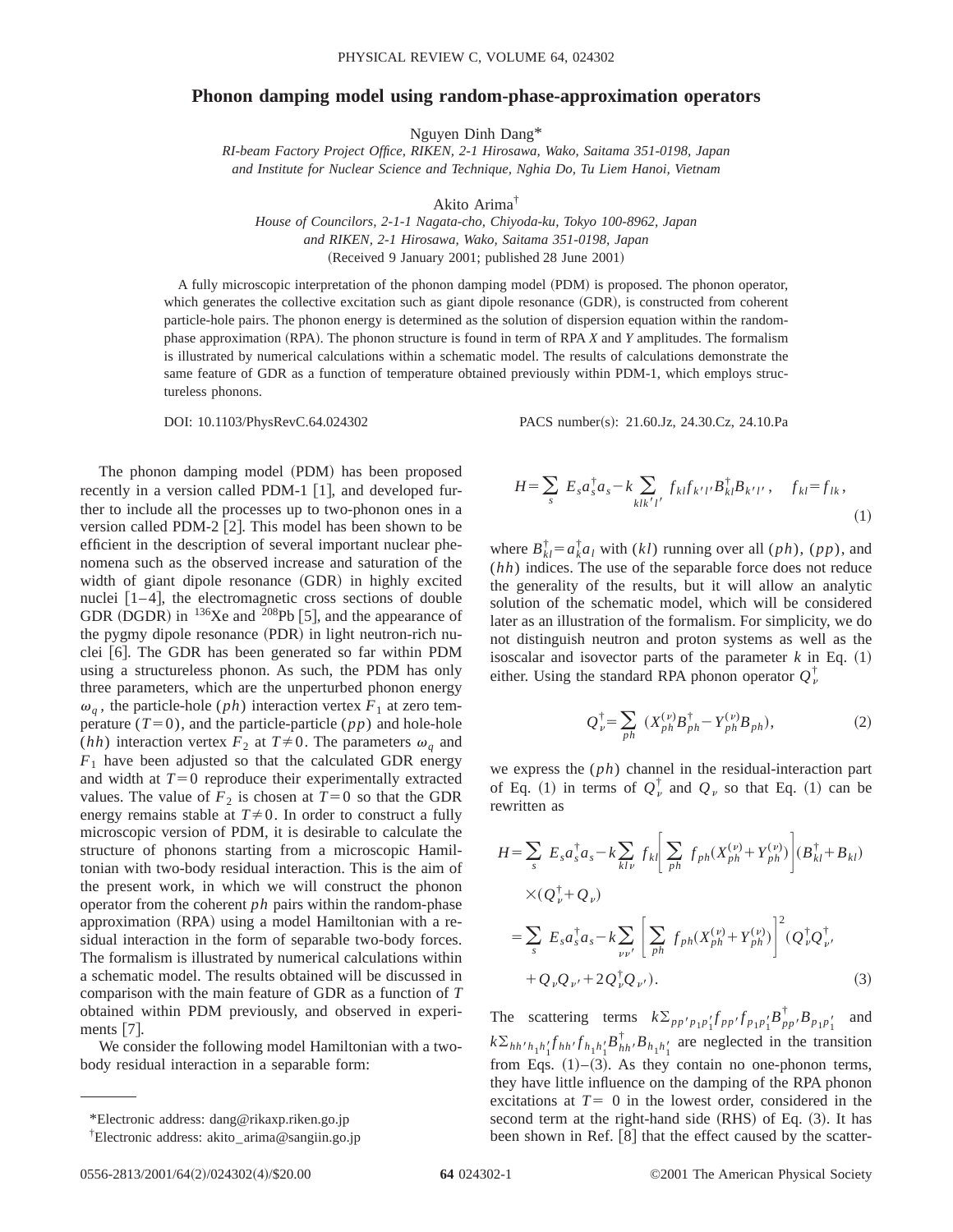ing terms on the RPA phonon energies is negligible except for very low-lying states in transitional nuclei. At finite temperature, an approximate estimation of the effect due to the scattering terms can be made applying the standard method of lowering the order of Green's functions within the same decoupling scheme, which was used to derive the equations of the PDM-1  $[1,9]$ . We find that the inclusion of these terms leads only to the following renormalization of the singleparticle energy *Es* :

$$
E'_{s} = E_{s} - \delta E_{s},
$$
  

$$
\delta E_{s} = \frac{2\lambda + 1}{2j_{s} + 1} k \sum_{s'} [f_{ss'}]^{2} (1 - 2n_{s'})(ss' = pp' \text{ or } hh'),
$$
  
(4)

where  $\lambda$  is the multipolarity of the phonon. The numerical estimation carried out for the hot GDR in  $120$ Sn has shown that the change due to the effect of such a single-particle energy renormalization on the GDR width does not exceed 6% within the temperature interval  $0 \le T \le 6$  MeV (see Figs. 8 and 9 of Ref. [10]). Furthermore, only the term, which contains  $2Q_v^{\dagger}Q_v$  in the RHS of Eq. (3), contributes, together with the single-particle mean field [the first term at the RHS of Eq.  $(3)$ , in the procedure of linearizing the equation of motion to obtain the RPA equation. This gives  $\Sigma_{\nu} \omega_{\nu} Q_{\nu}^{\dagger} Q_{\nu}$  as the result, where  $\omega_{\nu}$  is the phonon energy found as the solution of RPA equation. Therefore, in order to avoid double counting with retaining this term in the form as of the first line of Eq.  $(3)$ , it must be subtracted from the part of Hamiltonian linearized after RPA. As the result, we can rewrite the Hamiltonian  $(3)$  in the following form:

$$
H = \sum_{s} E_{s} a_{s}^{\dagger} a_{s} + \sum_{\nu} \widetilde{\omega}_{\nu} Q_{\nu}^{\dagger} Q_{\nu} + \sum_{kl\nu} F_{kl}^{(\nu)} a_{k}^{\dagger} a_{l} (Q_{\nu}^{\dagger} + Q_{\nu}),
$$
\n(5)

where

$$
\widetilde{\omega}_{\nu} = \omega_{\nu} - \delta \omega, \quad \delta \omega = -2k \bigg[ \sum_{ph} f_{ph}(X_{ph}^{(\nu)} + Y_{ph}^{(\nu)}) \bigg]^2 \quad (6)
$$

is the ''shifted'' RPA energy, and

$$
F_{kl}^{(\nu)} = -2kf_{kl} \sum_{ph} f_{ph}(X_{ph}^{(\nu)} + Y_{ph}^{(\nu)}).
$$
 (7)

Similar results can be obtained using a nonseparable force such as the Skyrme interaction or that of the shell-model after replacing  $kf_{kl}f_{k'l'}$  with a two-body matrix element *V<sub>klk'l'</sub>* . In this case  $k[\Sigma_{ph} f_{ph}(X_{ph}^{(\nu)} + Y_{ph}^{(\nu)})]^2$  in Eq. (6) obviously becomes  $\sum_{php'h'} V_{php'h'} (X_{ph}^{(\nu)} + Y_{ph}^{(\nu)}) (X_{p'h'}^{(\nu)} + Y_{p'h'}^{(\nu)})$ . However, the RPA equation in this case does not have an analytic solution, but has to be diagonalized numerically. In Eq. (5) we retain the mean-field part  $\Sigma_s E_s a_s^{\dagger} a_s$  in addition to  $\sum_{\nu} \omega_{\nu} Q_{\nu}^{\dagger} Q_{\nu}$  as the former still and only contributes in the derivation that involves  $a_k^{\dagger} a_l$  beyond RPA. Therefore, there is no double counting for this term either. In general, the RPA equation produces many solutions for phonon excitations. Only few of them are collective, which can generate the giant resonance such as GDR. They are formed by coherent *ph* components in the subspace  $\{C\}$  of the total *ph* space, which we call collective subspace hereafter. These collective phonon excitations form a collection of harmonic oscillators distributed around the most collective excitation, which corresponds to the resonance peak within RPA. The mean deviation from the center of this distribution is called the Landau width (Landau damping) of GDR. Other solutions are noncollective *ph* states, in which one *ph* component dominates in the RHS of Eq.  $(2)$ . The Hamiltonian  $(5)$  is nothing but the PDM Hamiltonian, where the first two terms at the RHS represent the noninteracting single-particle and phonon fields, respectively, while the last term is the coupling between these two fields. It is this coupling that causes the damping of phonons beyond RPA. The quantities  $\tilde{\omega}_v$  and  $F_{kl}^{(\nu)}$ , which enter PDM as parameters  $\omega_q$  and  $F_{ss}^{(q)}$  [1,2], respectively, are now calculated microscopically from the RPA energy  $\omega_{\nu}$ , the transition matrix elements  $f_{kl}$ , the coupling constant *k*, and the RPA amplitudes  $X_{ph}^{(\nu)}$  and  $Y_{ph}^{(\nu)}$ . All the results of PDM  $[1,2]$ , therefore, are applicable using Eq. ~5!. As the GDR damping within PDM is caused by the coupling of the RPA phonons to all *ph*, *pp*, and *hh* configurations beyond RPA, it is not the Landau damping discussed above. The equations of PDM-1 are used in the present work.

In realistic calculations, the formalism developed above allows us to use the single-particle energies obtained within a self-consistent method such as the Hartree-Fock one, or within a mean-field potential such as the Woods-Saxon one. The matrix elements  $f_{kl}$  can be calculated from the meanfield potential or by using different kinds of effective forces such as the Skyrme interactions. The constant *k* remains then the only parameter of the model. In the present work, as an illustration, we prefer to carry out the numerical analysis within a schematic microscopic model similar to what proposed in Ref. [11]. This model consists of *L* single-particle levels with a degeneracy equal to 2, which have an equal spacing  $E_0$  except for a shell gap  $\Delta$  above the  $L_{\text{gap}}$ -th level. Thus, the single-particle energies measured from the Fermi energy  $E_F$  are  $E_l = (l-1)E_0 - E_F$  for  $1 \le l \le L_{\text{gap}}$ , and  $E_l$  $=$   $(l-2)E_0+\Delta-E_F$  for  $L_{\text{gap}}$   $\leq l \leq L$ . The Fermi energy  $E_F$  is defined at  $T \neq 0$  from the condition  $2\Sigma_k^L n_k = N$ . In order to mimic the GDR, we choose the following values for the parameters:  $L=200$ ,  $L_{\text{gap}}=100$ ,  $E_0=0.15$  MeV,  $\Delta=6.62$ MeV, and  $k = -0.18$  MeV<sup>-1</sup>. The negative value of *k* corresponds to the repulsive force, which takes place in the case of GDR. With this parameter's selection, the Fermi level *E* at  $T=0$  is located in the middle of the shell gap, i.e., between 100th and 101st levels. The schematic picture of energy levels is similar to Fig.  $1(a)$  of Ref. [11]. The values of the matrix element  $f_{kl}$  are chosen to be  $f_{ph} = 0.18$  MeV for all *ph* transitions, and  $f_{pp'} = f_{hh'} = 0.4961$  MeV for all *pp* and *hh* ones. We assume that the giant resonance state, which we refer to hereafter as the GDR, is generated within RPA in the collective subspace  $\{C\}$ , which consists of *p* and *h* levels whose distance  $E_h - E_p$  is equal to  $E = 12$  MeV. The RPA phonon energy  $\omega$  is then found analytically as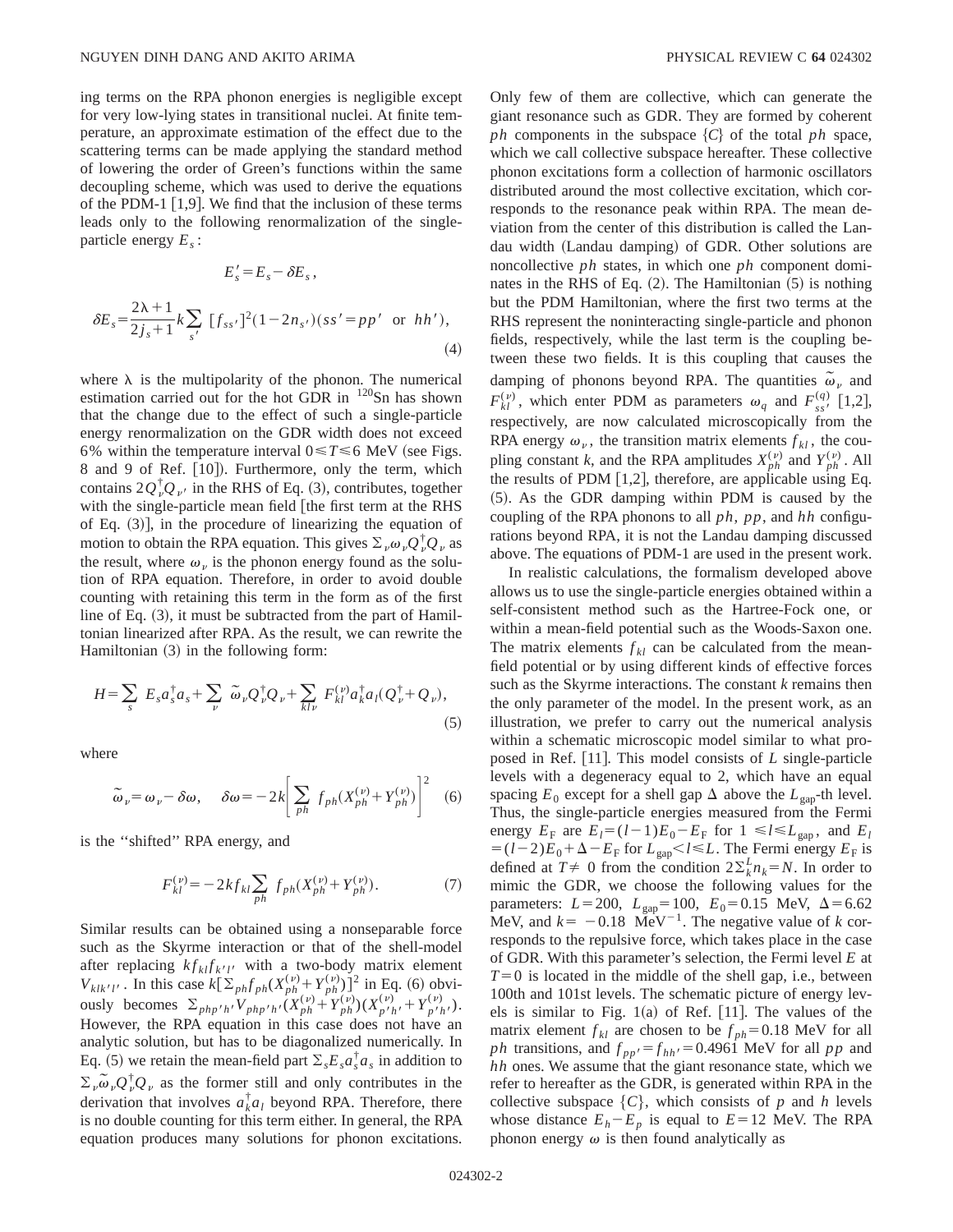

FIG. 1. The GDR energy as a function of temperature. The solid line is energy  $\overline{\omega}$  obtained from Eq. (10). The dashed line shows the RPA energy  $\omega$  (8), while the dotted line stands for the shifted RPA energy  $\tilde{\omega}$  (6).

$$
\omega = E \sqrt{1 - 8k \sum_{ph} f_{ph}^2 D_{ph}/E},\tag{8}
$$

where  $D_{kl} = n_l - n_k$  with the single-particle number  $n_k$  given by the Fermi-Dirac distribution  $n_k = {\exp[(E_k - E_F)/T]}$  $(1+1)^{-1}$ . The RPA amplitudes  $X_{ph}$  and  $Y_{ph}$ , with  $n_h > n_p$  are given as

$$
X_{ph} = \frac{1}{N} \frac{f_{ph} \sqrt{D_{ph}}}{E - \omega}, \quad Y_{ph} = \frac{1}{N} \frac{f_{ph} \sqrt{D_{ph}}}{E + \omega},
$$
  

$$
N = \frac{2 \sqrt{E \omega \sum_{ph} f_{ph}^2 D_{ph}}}{|E^2 - \omega^2|}.
$$
  
(9)

Using Eq. (9), we find that the RPA energy  $\omega$  is shifted down to  $\tilde{\omega}$  by  $\delta \omega = -2k(E/\omega)\sum_{ph} f_{ph}^2 \sqrt{D_{ph}}/E_{ph}D_{ph}$  as given by Eq.  $(6)$ . The Landau damping within this model is zero as there is only one phonon state, which generates the GDR. The resonance centroid energy  $\overline{\omega}$  is found within PDM as the solution of equation for the pole of the Green function for phonon propagation  $[1]$ , which takes a simple form in this case

$$
\overline{\omega} - \widetilde{\omega} - P(\overline{\omega}) = 0, \quad P(\overline{\omega}) = -8k \sum_{kl} \frac{f_{kl}^2 D_{kl} (E_l - E_k)}{(E_l - E_k)^2 - \overline{\omega}^2}.
$$
\n(10)

The strength function  $S(\omega)$  and the phonon damping  $\gamma(\omega)$ are calculated according to Ref.  $\lceil 1 \rceil$  as

$$
S(E_{\gamma}) = \frac{1}{\pi} \frac{\gamma(E_{\gamma})}{(E_{\gamma} - \bar{\omega})^2 + [\gamma(E_{\gamma})]^2},
$$
  

$$
\gamma(E_{\gamma}) = \pi k \sum_{kl} (f_{kl})^2 D_{kl} \delta(E_{\gamma} - E_l + E_k).
$$
 (11)

The calculations have been carried out at  $T=0-7$  MeV. The  $\delta$  function in the expression for the damping  $\gamma(E_{\gamma})$  in Eq. (11) is smoothed using  $\delta(x) = (2\pi i)^{-1}[(x - i\varepsilon)^{-1} + (x$  $+i\epsilon$ <sup>-1</sup>] with  $\epsilon$ =0.2 MeV in the calculations. The Fermi energy  $E_F$  is found to be almost temperature independent. The RPA energy  $\omega$ , the shifted RPA energy  $\tilde{\omega}$ , and the GDR energy  $\overline{\omega}$  are shown in Fig. 1 as a function of *T*. The shift  $\delta \omega$ is 0.37 – 0.38 MeV, which is only around 3% of the GDR energy. The RPA energy  $\omega$  and the shifted RPA energy  $\tilde{\omega}$  are found to be almost independent of *T*. The GDR energy  $\overline{\omega}$ deviates from  $\tilde{\omega}$  by at most  $\sim$  0.7 MeV at *T* $\approx$  1.5–2 MeV. In general, this figure shows that the GDR energy is rather stable against varying *T*. This also leads to a very weak increase of the matrix element  $(7)$  with increasing  $T$  so that they can be considered to be temperature independent, and equal to  $F_{ph} = F_1 \approx 0.67 \times 10^{-1}$  MeV, and  $F_{pp} = F_{hh} = F_2$  $\approx 0.17$  MeV.

Shown in Fig. 2 are the calculated strength function  $S(E<sub>y</sub>)$  at several temperatures, and the full width at the half maximum (FWHM)  $\Gamma = 2\gamma(E_{\gamma} = \omega)$  as a function of *T*. The width  $\Gamma$  is the total width caused by coupling of GDR phonon to all  $ph$ ,  $pp$ , and  $hh$  configurations [solid line in Fig. 2(b)]. The quantal width  $\Gamma_{\text{Q}}$  due to coupling of GDR phonon to only *ph* configurations, and the thermal width  $\Gamma_T$  due to coupling to only *pp* and *hh* configurations at  $T \neq 0$  are also shown in Fig.  $2(b)$  as the dashed and dotted lines, respectively. The total width  $\Gamma$  increases sharply with increasing  $T$ up to  $T \approx 3-4$  MeV, and saturates at  $T > 4$  MeV in agreement with the trend observed in experiments  $[7]$ . This feature



FIG. 2. Temperature dependence of the strength functions (a) and width (b) of GDR. In (a) solid, short-dashed, long-dashed, dotted, dash-dotted, and dash-double-dotted lines are results at  $T=0$ , 1, 1.5, 2, 3, and 5 MeV, respectively. (b) The thick solid, dashed, and dotted lines are the total width  $\Gamma$ , the quantal width  $\Gamma_Q$ , and the thermal width  $\Gamma_T$ , respectively, as described in the text.